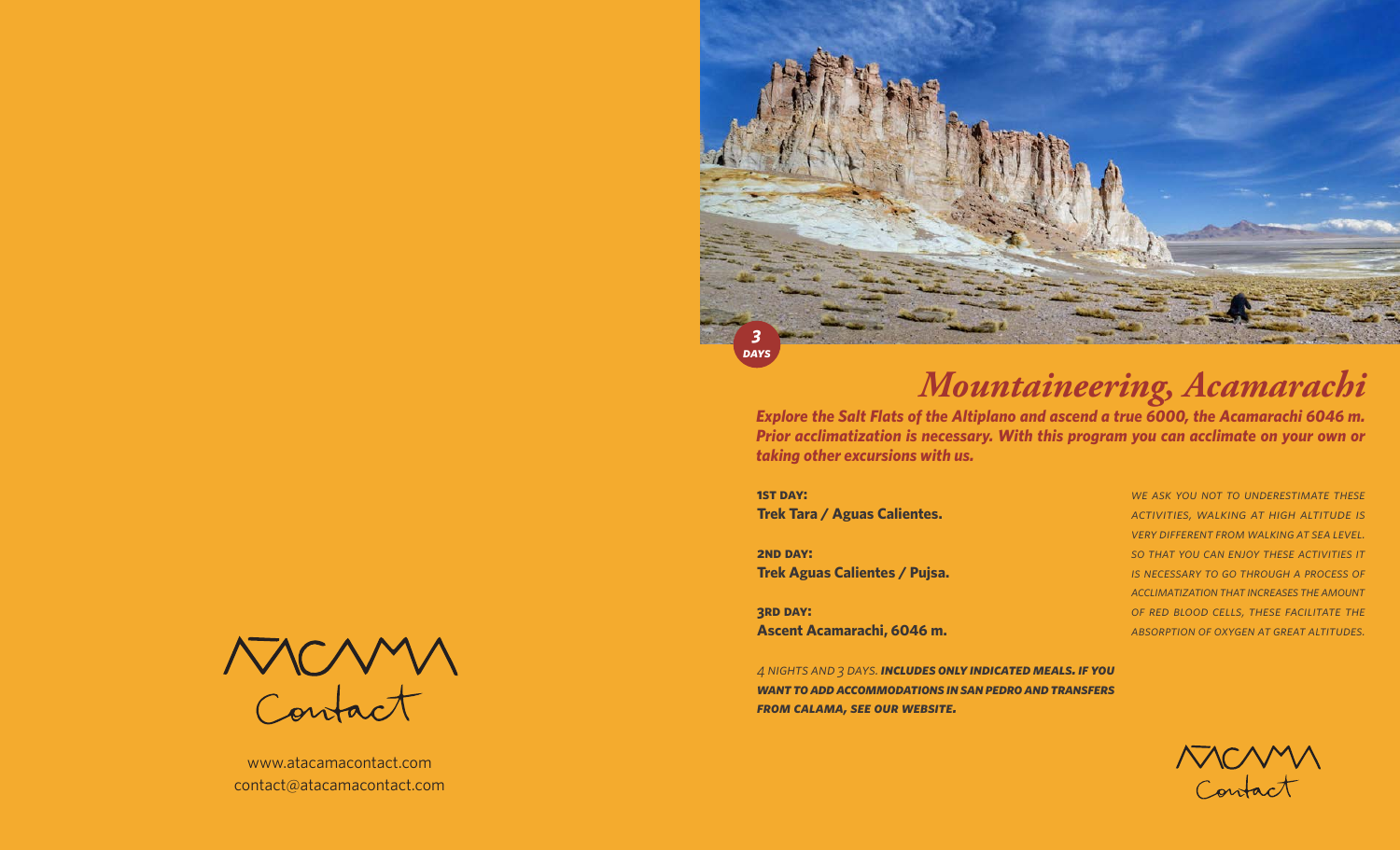MCMM

## *Trek Aguas Calientes / Tara*

#### **day 01**



We'll hike for about 6 hours through landscapes that seem to be from another planet, rock pillars rise over gravel soils, formed by a millennia of erosion.

At the end of our trek we'll arrive at the impressive Salar de Tara. Surrounded by impressive geological formations known as Cathedrals of Tara, vicuñas and flamingos amongst other bird species.

We return to the vehicle, and go off road back to our camp site next to the Aguas Calientes Lake.

Car Distance: 130 km. Trek Aguas Calientes / Tara: 22,7 km. Altitude: 4300 m.

#### Accommodations:

Camp site, Aguas Calientes (4240 m). Meals: Breakfast at hotel + Lunch + Dinner + Snacks

NOMM

## *Trek Aguas Calientes / Pujsa Salt Flat*

**day 02**



From Aguas Calientes we begin a 6-hour trek to the Pujsa Salt Flat, home to hundreds of pink James flamingos. This lake is characterized by its reddish tones produced by algae and by the white borax islands that splash its waters.

We drive up to the base of Acamarachi and set up camp.

## Distance: 15 km. Trek Aguas Calientes / Pujsa: 18 km.

Altitude: Min. 4300, Max. 4500 m.

#### Accommodations:

At camp, base of Acamarachi (4900 m.) Meals: Breakfast + Lunch + Diner + Snacks.